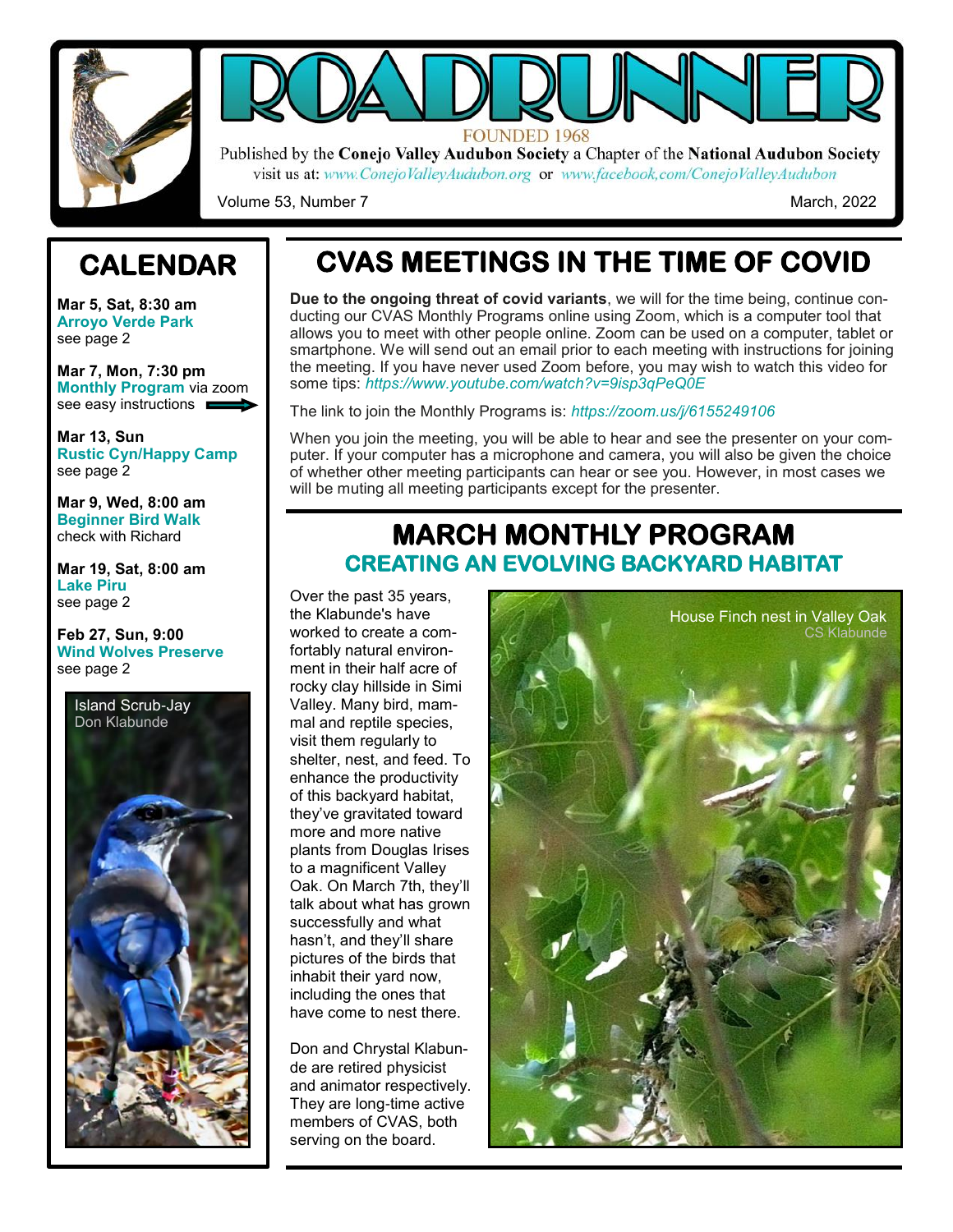

### **MARCH BIRDING TRIPS**

Since we're still living with pandemic concerns, CVAS will continue its careful approach to birding trips. Rather than sharing guidebooks, we encourage you to bring your own or download one on your mobile phone (the Sibley guide is available as an app for both Android and iPhone). Regrettably, we won't be offering extra binoculars to share, so please bring your own pair. And finally, **please wear your mask and observe social distancing.**

**March 5, Saturday - Arroyo Verde Park** - off of Foothill Road and Day Road in Ventura.

Meet at 8:30 am at the back parking lot by the baseball fields. Bring water. We will look for woodpeckers, early migrants and woodland birds.

Leader is Linda Easter (818) 519-2833 .

**March 13, Sunday - Rustic Canyon/Happy Camp** - west on Campus Park Drive in Moorpark then to the golf course. Meet at 8:00 am at the parking area under the Eucalyptus trees east of the golf course parking lot. Bring water! We will look for migrants, sparrows, hawks and field birds.

Leader is Don Klabunde (805) 522-8023



**March 19, Saturday - Lake Piru** - from the 126, take Piru Canyon Road to the entrance to Lake Piru. At the entrance, tell the attendant that you are with the Conejo Valley Audubon Society group, and you will receive a discounted admission rate of \$5 per vehicle. After entering the park, take the first road on the right that leads down to the docks and then head up the hill on the left towards the store at Condor Point to meet the leader at 8:00 am. Bring water, snacks, binoculars, and a scope if you have one. There are restrooms in the park. The last time this trip was offered we saw 70+ species, including California Condors and Bald Eagles, as well as orioles and other spring arrivals.

Leader is Pete Robertshaw (909) 771-9720.

**March 27, Sunday - Wind Wolves Preserve** - Interstate 5 to the 166, west for 9.9 miles and left at the Wind Wolves sign.

Meet at 9:00 am at the parking lot. It's a 2 hour drive to get there in the south end of the San Joaquin Valley. We will walk in this beautiful preserve looking for elk, woodland birds and spring migrants.

Leader is Dee Lyon (805) 427-0987.

#### **Wednesday, March 9, 8:00 am – Beginner Bird Walk**

Conejo Valley Audubon invites birders of all experience levels to attend our monthly Beginner Bird Walk at Rancho Sierra Vista/Satwiwa. These walks are held on the second Wednesday of each month. We will meet at 8:00 am at the main parking lot, which is accessible off Lynn Road at Via Goleta in Newbury Park. Rancho Sierra Vista is an excellent place to see many of the oak woodlands birds that are common in the Conejo Valley area. We will take time to introduce beginning birders to these species and will teach the best techniques for locating and identifying them. Wear comfortable walking shoes. Bring masks and water and social distance.

Please register in advance by contacting your walk leader Richard Armerding at (310) 701-3878.



**Disclaimer:** Everyone is welcome to attend any Conejo Valley Audubon field trip, but Conejo Valley Audubon assumes no responsibility for injuries, personal or otherwise, incurred while attending a CVAS sponsored activity and in order to attend, all attendees agree that CVAS is not liable for such accidents. Everyone attends at their own risk.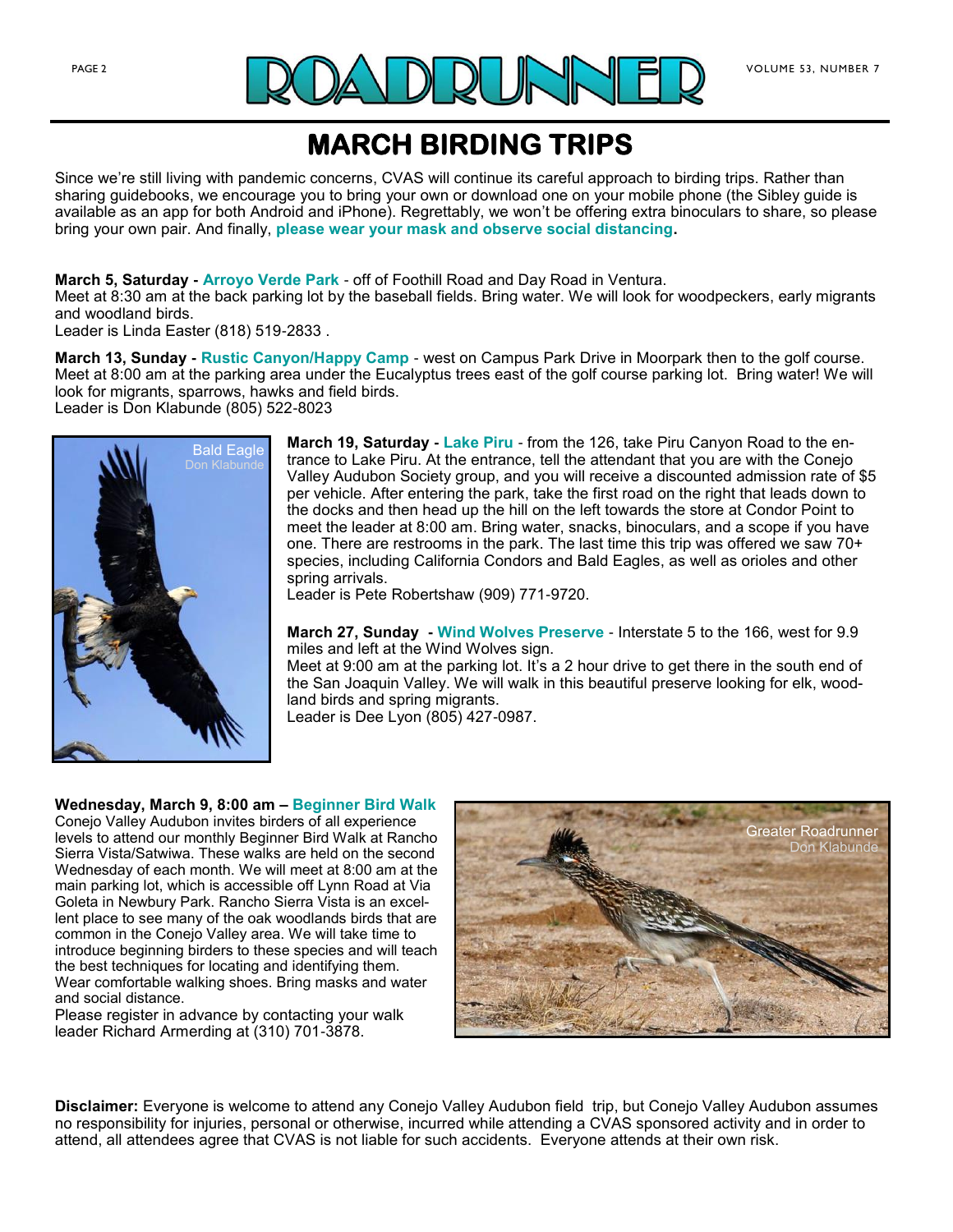

### **CONSERVATION CVAS's LAWNS to HABITAT PROJECT**

by Mary Hansen

Back in 2013 the Lawns to Habitat program was launched by Conejo Valley Audubon Society. The brainchild of Dee Lyon, the goal was, and still is, to encourage people to take out their green grass and non-native plants, replacing them with local native plants. Why should one even consider this undertaking? For some, it is to provide an oasis for bees, butterflies and birds. Perhaps you are passionate about conservation and want a sanctuary that requires much less water and no pesticides. Maybe the thought of not having to mow the lawn is a motivator. Whatever the reason, going native requires work and time, but the payback is huge.

Every year since 2013, as many as twenty-five people and their yards have been chosen to receive a grant of up to \$200 to purchase plants from a native plant nursery. All monies given are used to buy the plants. People are chosen based on several criteria including the size of the area to be converted, the readiness of the area to be planted and whether or not there are any outdoor cats. If a portion of existing lawn is to be removed this has to be part of the planning process and requires a time commitment. According to Lowes website on lawn removal: "Some methods have more impact on the environment than others, and some may be more acceptable to your neighbors. Finding the right balance of all these factors and knowing the pros and cons of each removal method will help you choose the procedure that works best for you. You may even decide to use different methods on different parts of your lawn." Removing a lawn and preparing the area for planting native plants is generally not something that can be done in a weekend. Usually this means removing the grass over the summer and preparing the soil so planting can be done when the winter rains start.

Once the area to be planted has been designated and prepared, plants to fill the space can be chosen. This can be a daunting prospect for any gardener, but there are many resources to help in the process. We schedule a face to face meeting with the grantees to discuss the area to be converted, their personal vision for the garden as well as suggestions for plants that can be used. Websites, articles and resource books can also be found at conejovalleyaudubon.org.

In 2019 a cooperative study was published in the journal "Science" that showed that over the past fifty years three billion birds have been lost. As noted in the study it's the common birds that many people see everyday that have suffered some of the greatest losses. These include Dark-eyed Juncos, White-throated Sparrows and even the Red-winged Blackbird. According to an action plan from Cornell Lab of Ornithology, there are several ways in which we all can help. One of them is reduce lawn by planting native species. Each lawn that is planted in native plants represents a win for Nature.

## **SAVE THE DATE!** Our **Bird Friendly-Garden Tour** will be held on **Sunday, April 24th, 2022.**



See what folks have done with California natives in their gardens. See next month's Roadrunner and the CVAS website for updates on this year's tour.